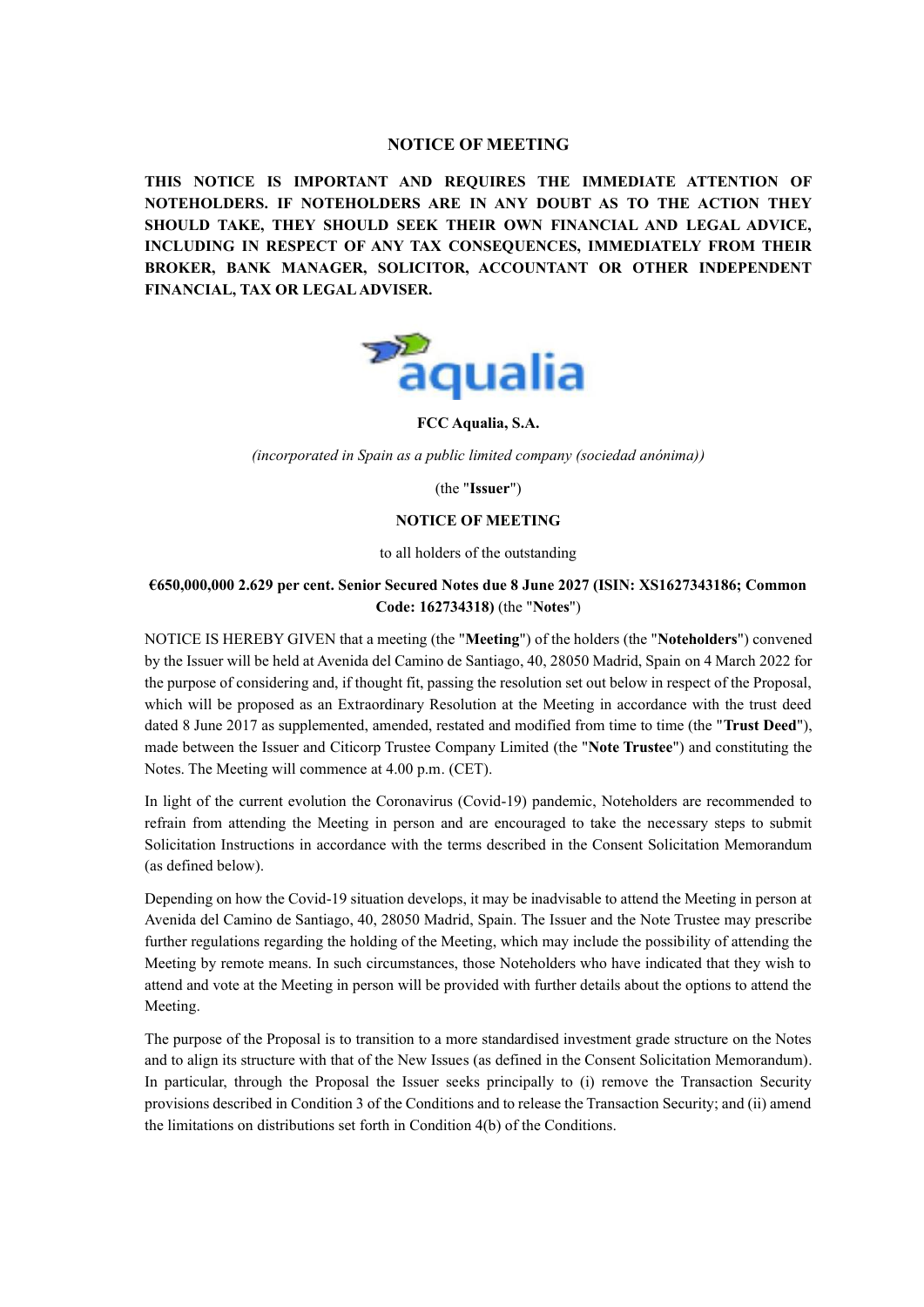Noteholders are further given notice that the Issuer has invited all Noteholders to consent to the Proposal by participating in the Consent Solicitation, as defined in and as further described in the Consent Solicitation Memorandum dated 9 February 2022 prepared by the Issuer (the "**Consent Solicitation Memorandum**").

Noteholders are invited to consult the Consent Solicitation Memorandum for important information concerning the Proposal, including a full and detailed timetable for submitting Solicitation Instructions and, alternatively, participating in or being represented and voting at the Meeting.

Unless the context otherwise requires, capitalised terms used but not defined in this Notice shall have the meaning given in the Consent Solicitation Memorandum, the Trust Deed or the Extraordinary Resolution, as applicable.

### **TIMETABLE**

The indicative timetable is summarised below:

| Event                                            | <b>Indicative Timetable</b>                                                                                                                                         |
|--------------------------------------------------|---------------------------------------------------------------------------------------------------------------------------------------------------------------------|
| Announcement                                     | 9 February 2022                                                                                                                                                     |
| Final Voting Deadline                            | 4.00 p.m. (CET) on 1 March 2022.                                                                                                                                    |
| Meeting of Noteholders                           | 4.00 p.m. (CET) on 4 March 2022.                                                                                                                                    |
| Announcement of the results of the Meeting       | As soon as reasonably practicable after the Meeting                                                                                                                 |
| Payment Date                                     | No later than the second Business Day following<br>the date of the Meeting (or of the adjourned<br>Meeting, as applicable) passing the Extraordinary<br>Resolution. |
|                                                  | Execution and delivery of Supplemental Trust As soon as reasonably practicable subject to the                                                                       |
| Deed, Transaction Security Release Documents and | Extraordinary Resolution becoming effective                                                                                                                         |
| Ancillary Documents.                             | following the completion of the 2022 Notes                                                                                                                          |

*The above dates and times are subject to the right of the Issuer to extend, re-open, amend and/or terminate the Consent Solicitation (other than the terms of the Extraordinary Resolution) as described in the Consent Solicitation Memorandum and the passing of the Extraordinary Resolution. Accordingly, the actual timetable may differ significantly from the timetable above.*

Redemption Condition.

## **EXTRAORDINARY RESOLUTION**

"THAT this Meeting of the holders (together, the "**Noteholders**") of the outstanding €650,000,000 2.629 per cent. Senior Secured Notes due 8 June 2027 (ISIN: XS1627343186; Common Code: 162734318) (the "**Notes**") originally issued by FCC Aqualia, S.A. (the "**Issuer**"), constituted by the trust deed dated 8 June 2017, as supplemented, amended, restated and modified from time to time (the "**Trust Deed**") made between the Issuer and Citicorp Trustee Company Limited (the "**Note Trustee**"):

- (1) assents to and approves the Proposal (as defined in the consent solicitation memorandum dated 9 February 2022 (the "**Consent Solicitation Memorandum**")) and its implementation on and subject to the conditions set out in paragraph [\(6\)](#page-6-0) of this Extraordinary Resolution as follows:
- The preamble of the Conditions shall be deleted in its entirety and replaced with the following:

"*The following is the text of the Terms and Conditions of the Notes which (subject to completion and amendment) will be endorsed on each Note in definitive form:*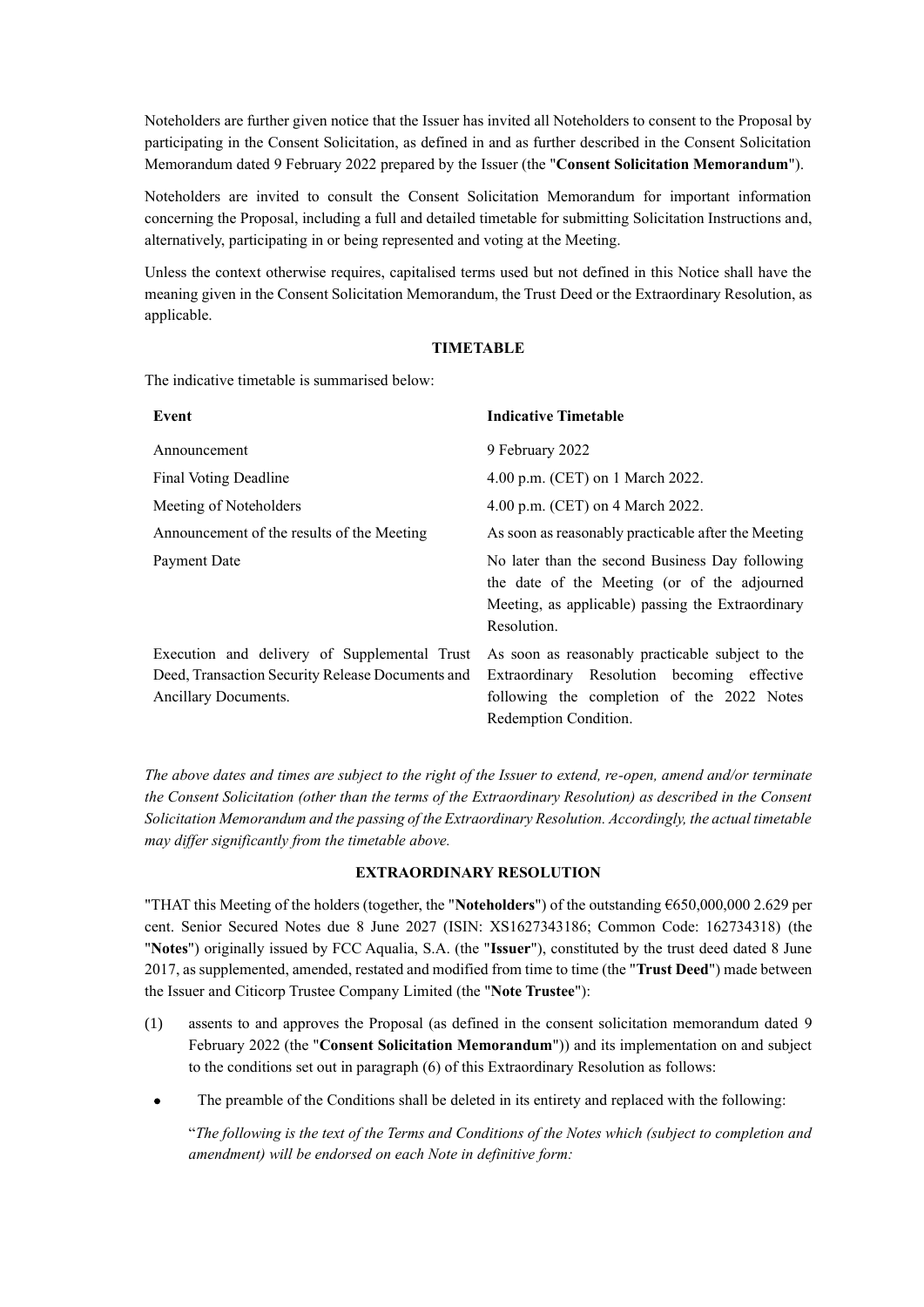*The EUR650,000,000 2.629 per cent. Senior Secured Notes due 8 June 2027 (the "Notes", which expression includes any further Notes issued pursuant to Condition 16 (Further Issues)) of FCC Aqualia, S.A. (the "Issuer") are subject to, and have the benefit of, a trust deed dated 8 June 2017 and a supplemental trust deed dated the Effective Date (as defined below) (the "Supplemental Trust Deed") (as so supplemented and as amended or further supplemented from time to time, the "Trust Deed") between the Issuer and Citicorp Trustee Company Limited in its capacity as Note Trustee (the "Note Trustee", which expression includes all persons for the time being Note Trustee or Note Trustees appointed under the Trust Deed). The Notes are also the subject of a paying agency agreement dated 8 June 2017 and a supplemental agency agreement dated the Effective Date (the "Supplemental Agency Agreement") (as so supplemented and as amended or further supplemented from time to time, the "Agency Agreement") between the Issuer and Citibank N.A, London Branch in its capacity as principal paying agent (the "Principal Paying Agent", which expression includes any successor principal paying agent appointed from time to time in connection with the Notes), the paying agents named therein (together with the Principal Paying Agent, the "Paying Agents", which expression includes any successor or additional paying agents appointed from time to time in connection with the Notes) and the Note Trustee. For the purposes of these Conditions, the term "Effective Date" means the date on which each of the Supplemental Trust Deed and the Supplemental Agency Agreement have been signed by the respective parties thereto.*

*The Trust Deed, the Notes and the Agency Agreement are, in relation to the Notes, together referred to as the "Transaction Documents".* 

*Terms not defined in these Conditions have the meanings set out in the Transaction Documents.* 

*The Issuer will execute an escritura pública (the "Public Deed") before a Spanish notary public in relation to the issue of the Notes on or before the Closing Date. The Public Deed contains, among other information, these Conditions.* 

*Certain statements in these Conditions are summaries of and are subject to the detailed provisions appearing on the face of the Notes (which expression shall include the body thereof) and in the Trust Deed and the Agency Agreement.* 

*Holders of the Notes (the "Noteholders") and the holders of the related interest coupons (the "Couponholders" and the "Coupons", respectively) are entitled to the benefit of, are bound by, and are deemed to have notice of, all the provisions of the Trust Deed and those applicable to them of the Agency Agreement and the other Transaction Documents. Copies of the Trust Deed and the Agency Agreement are available for inspection by Noteholders during normal business hours at the registered office for the time being of the Note Trustee, being at the date hereof Citigroup Centre, Canada Square, London, E14 5LB and at the Specified Offices (as defined in the Agency Agreement) of each of the Paying Agents, the initial Specified Offices of which are set out below.*"

- Condition 2(a) *(Status/No Compliance Monitoring)* shall be deleted in its entirety and replaced with the following:
	- "*(a) Status: The Notes are direct, unconditional, unsubordinated and (subject to the provisions of Condition 3 (Negative Pledge)) unsecured obligations (créditos ordinarios) of the Issuer and rank pari passu without any preference among themselves and (save for any obligations preferred by law) at least equally with all other unsecured and unsubordinated obligations (créditos ordinarios) of the Issuer, from time to time outstanding.*"
- Condition 3 *(Security, Relationship with Secured Creditors and Enforcement)* shall be deleted in its entirety and replaced with the following new Condition 3 (*Negative Pledge*):

*"3. Negative Pledge*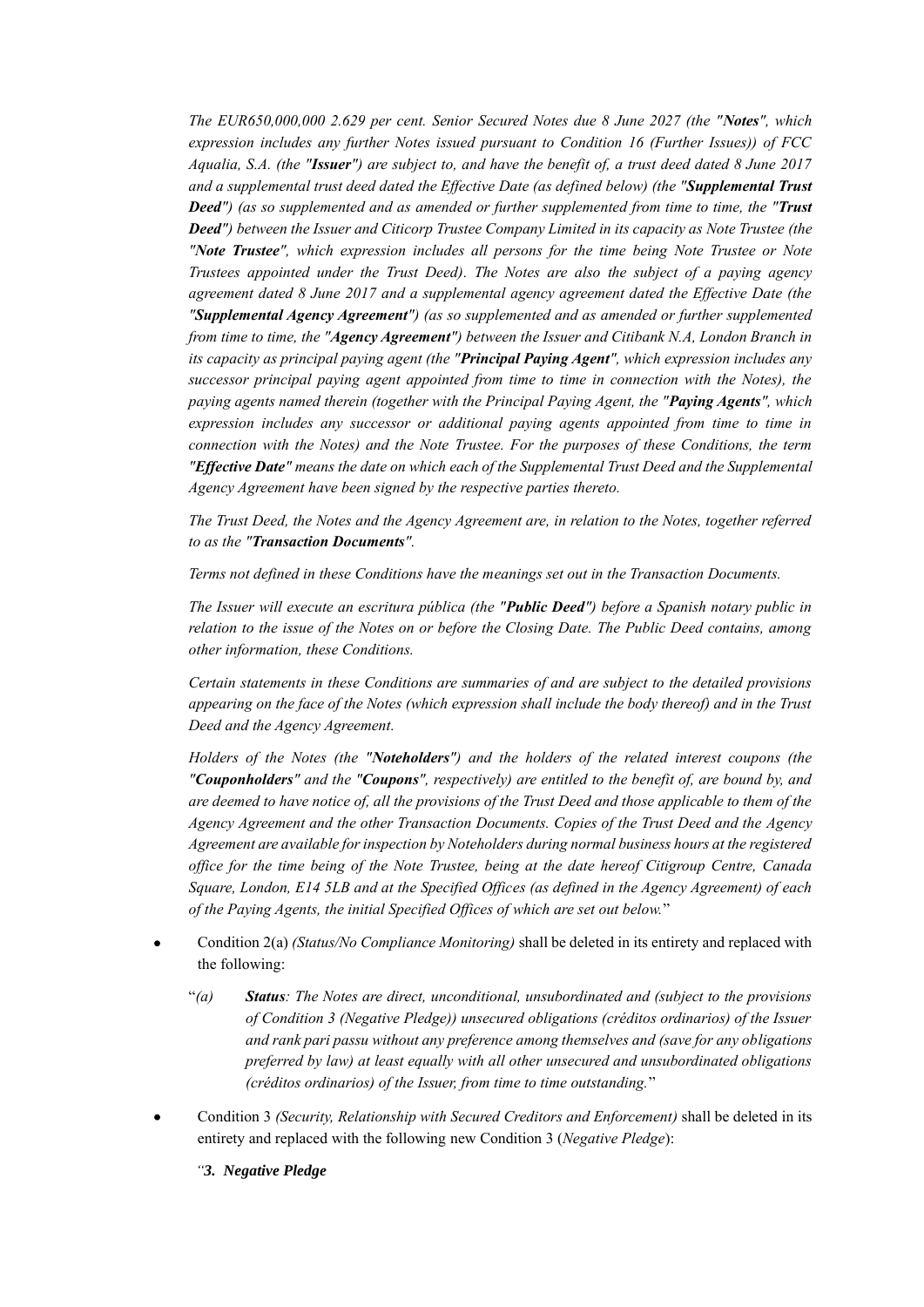*So long as any of the Notes remains outstanding:*

- *(a) the Issuer will not, and the Issuer will ensure that none of its Material Subsidiaries will, create or have outstanding any mortgage, charge, lien, pledge or other form of encumbrance or security interest (each a "Security Interest") upon, or with respect to, the whole or any part of the present or future business, undertaking, property, assets or revenues (including any uncalled capital) of the Issuer and/or any of its Material Subsidiaries to secure any Relevant Indebtedness or any guarantee or indemnity in respect of any Relevant Indebtedness unless the Issuer, in the case of the creation of a Security Interest, before or at the same time and, in any other case, promptly, takes any and all action necessary to ensure that:*
	- *(i) all amounts payable by it under the Notes, the Coupons and the Trust Deed are secured by the Security Interest equally and rateably with the Relevant Indebtedness or guarantee or indemnity; or*
	- *(ii) such other Security Interest or guarantee or other arrangement (whether or not including the giving of a Security Interest) is provided as is approved by an Extraordinary Resolution (as defined in the Trust Deed) of the Noteholders; and*

*Paragraph (a) above does not apply to:*

- *(A) any Relevant Indebtedness of any entity which has merged with the Issuer or any Material Subsidiary or which has been acquired by the Issuer or any Material Subsidiary, in each case on or after the Issue Date (or any guarantee or indemnity in respect of such Relevant Indebtedness), so long as any Security Interest in respect of that Relevant Indebtedness was outstanding on the date of the merger or the acquisition and was not created in contemplation of the merger or the acquisition;*
- *(B) any Relevant Indebtedness of any Subsidiary which becomes a Material Subsidiary on or after the Issue Date (or any guarantee or indemnity in respect of such Relevant Indebtedness), so long as any Security Interest in respect of that Relevant Indebtedness was not created in contemplation of such Subsidiary becoming a Material Subsidiary;*
- *(C) any Security Interest in existence as at the Effective Date to the extent that it secures Relevant Indebtedness of the Issuer or any Material Subsidiary outstanding on such date;*
- *(D) any Security Interest over the shares of, or any subordinated loan made to, any Non-Recourse Subsidiary as security for Relevant Indebtedness of that Non-Recourse Subsidiary;*
- *(E) Relevant Indebtedness which is Non-Recourse Indebtedness; and*
- *(F) any Security Interest securing Relevant Indebtedness created in substitution of any Security Interest permitted under paragraphs (A) to (E) above over the same or substituted assets provided that the principal amount secured by the substitute security does not exceed the principal amount outstanding and secured by the previous Security Interest.*"
- A new paragraph (xiii) shall be inserted in Condition 4(a) (*Covenants – Limitations on Indebtedness*) with the following content (with the existing paragraph (xiii) of Condition 4(a) becoming paragraph (xv) of Condition 4(a)):
	- "*(xiii) Indebtedness incurred pursuant to short-term debt (debt with maturity of less than one year) and working capital facilities in an aggregate principal amount not exceeding EUR175,000,000 at any time;*"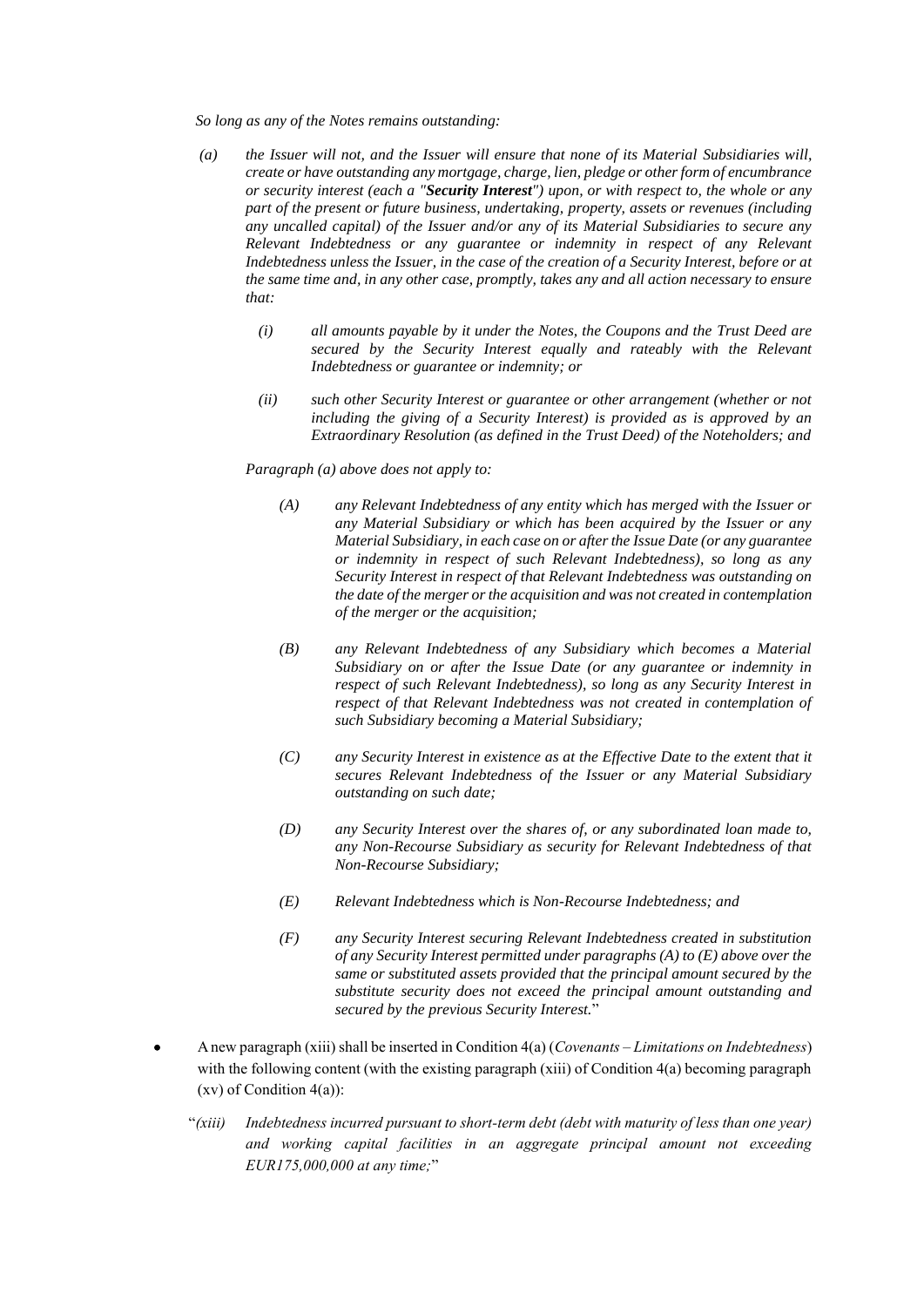- A new paragraph (xiv) shall be inserted in Condition 4(a) (*Covenants – Limitations on Indebtedness*) with the following content:
	- "*(xiv) Indebtedness under subsidised loans granted by public entities to fund research and development in an aggregate principal amount not exceeding EUR 25,000,000 at any time*; *and*"
- Paragraphs (i), (ii) and (iii) of Condition 4(b) *(Covenants – Limitation on Distributions)* shall be deleted in its entirety and replaced with the following:
	- *"(i) no Event of Default has occurred and is continuing and no Event of Default would occur as a result of such Distribution; and*
	- *(ii) such Distribution, together with the aggregate amount of all other Distributions made by the Issuer since the Issue Date (excluding Distributions permitted by paragraphs (A) to (C) of this Condition 4(b)), is less than the sum, without duplication, of: (a) 75% (or, if the Issuer would, at the time of such Distribution and after giving pro forma effect thereto as if such Distribution had been made at the beginning of the most recently ended Testing Period, have been permitted to incur at least EUR1.00 of additional Indebtedness pursuant to the Consolidated Net Leverage Ratio test set forth Condition 4(a), 100%) of the Consolidated Net Income of the Issuer for the period (taken as one accounting period) from 1 January 2017 to the end of the Issuer's most recently ended three-month period for which internal financial statements are available at the time of such Distribution; and (b) 100% of the aggregate net cash and fair market value of marketable securities received by the Issuer since the Issue Date as a contribution to its common equity capital or from the issue or sale of convertible or exchangeable debt securities of the Issuer, in each case that have been converted into or exchanged for common equity capital.*"
- Conditions 4(g) (*Covenants – Limitations of Transfers of Secured Properties*) and 4(h) (*Covenants – Limitation on Changes to Capital Structure*) shall be deleted in their entirety and replaced with the following:
	- "*(g) [DELETED]*"

"*(h) [DELETED]*"

- Definitions of "Original Pledgor Subsidiary", "Permitted Transfer" and "Permitted Share Capital Increase" in Condition 4(j) (*Covenants – Interpretation*) shall be deleted in their entirety.
- The following definition shall be inserted in the correct alphabetical order in Condition  $4(j)$ (*Covenants – Interpretation*):

"*"Relevant Indebtedness" means Indebtedness for Borrowed Money, in the form of or evidenced by notes, bonds, debentures, loan stock or other similar debt instruments, whether issued for cash or in whole or in part for a consideration other than cash, and which for the time being are, or are intended to be (with the consent of the Issuer thereof) quoted, listed or ordinarily dealt in or traded on any recognised stock exchange, over-the-counter or other securities market*."

- Condition 5 *(Debt Service Reserve Account)* shall be deleted in its entirety and shall be replaced with the following:
	- "*5. [DELETED]*"
- Condition 14(b) *(Meetings of Noteholders; Modification and Waiver)* shall be deleted in its entirety and replaced with the following: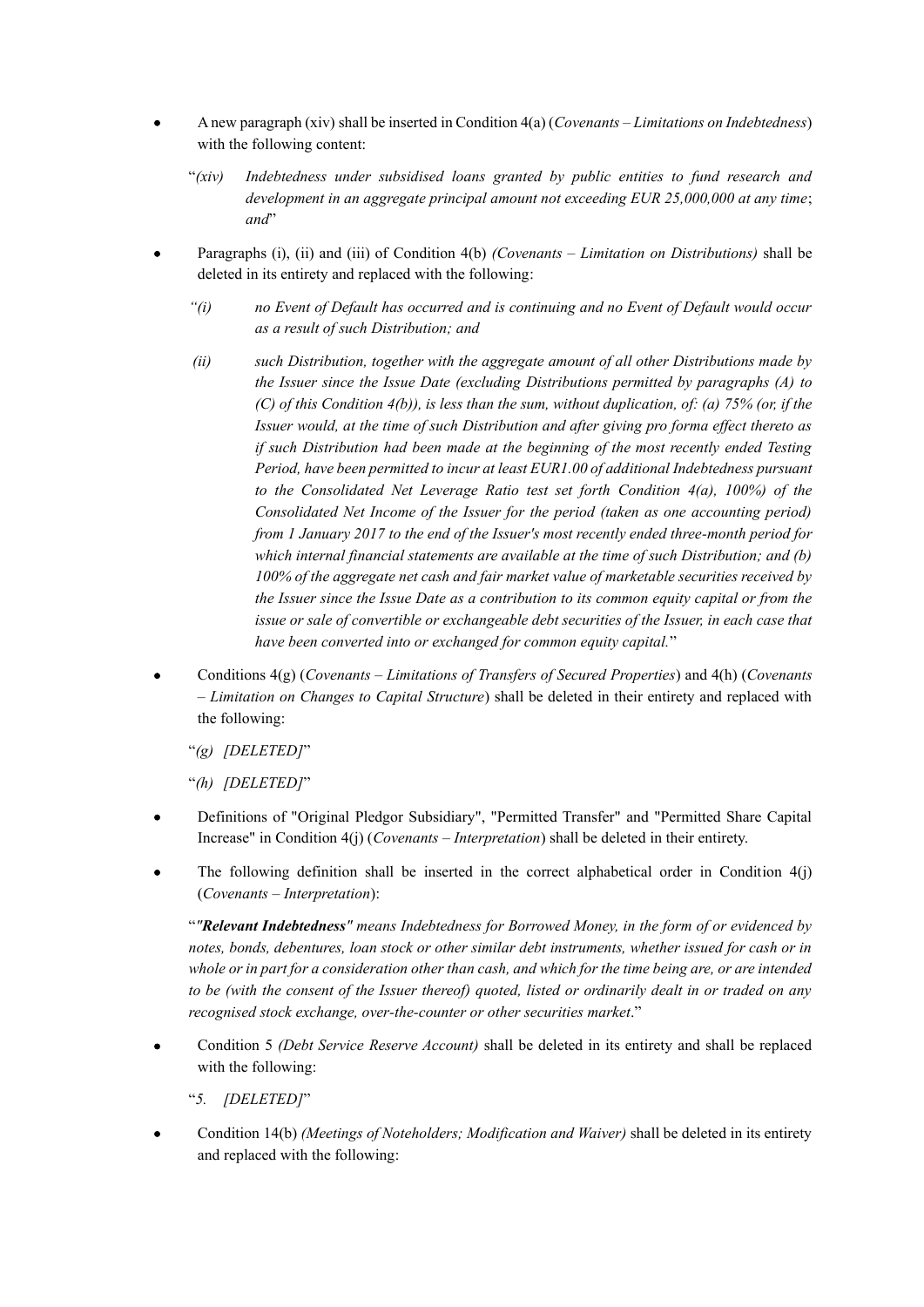"*(b) Modification and waiver: The Note Trustee may, without the consent of the Noteholders or the Couponholders, agree (i) to any modification of these Conditions or the Trust Deed or the Notes or the Coupons or any other Transaction Document (other than in respect of a Reserved Matter), which is, in the opinion of the Note Trustee, not materially prejudicial to the interests of Noteholders, and/or (ii) to any modification of these Conditions or the Trust Deed or the Notes or the Coupons or any other Transaction Document, which is of a formal, minor or technical nature or is to correct a manifest error. In addition, the Note Trustee may, without the consent of the Noteholders or the Couponholders, authorise or waive any proposed breach or breach of these Conditions or the Trust Deed or the Notes or the Coupons or any other Transaction Document (other than a proposed breach or breach relating to the subject of a Reserved Matter) or determine that an Event of Default or Potential Event of Default should not be treated as such, if, in the opinion of the Note Trustee, the interests of the Noteholders will not be materially prejudiced thereby.*

*Unless the Note Trustee agrees otherwise, any such authorisation, waiver or modification shall be notified to the Noteholders as soon as practicable thereafter.*"

• The first paragraph of Condition 15 *(Enforcement)* shall be deleted in its entirety and replaced with the following:

"*The Note Trustee may at any time, at its discretion and without notice, institute such proceedings as it thinks fit to enforce its rights under the Trust Deed in respect of the Notes, but it shall not be bound to do so unless:*"

in each case, as set out in the Supplemental Trust Deed.

- (2) approves the release of the Transaction Security.
- (3) sanctions and consents to every abrogation, modification, compromise or arrangement in respect of the rights of the Noteholders appertaining to the Notes against the Issuer, whether or not such rights arise under the Trust Deed or under any other Transaction Document or otherwise, involved in or resulting from or to be effected by, the amendments referred to in this Extraordinary Resolution and their implementation;
- (4) authorises, directs, requests and empowers the Note Trustee and the Security Agent and for the Note Trustee to direct the Security Agent as Creditor Representative of the Noteholders under and as defined in the Intercreditor Agreement to:
	- (a) concur in the modifications referred to in this Extraordinary Resolution and, in order to give effect to and implement such modifications, on or shortly after the passing of this Extraordinary Resolution and the Extraordinary Resolution becoming effective in accordance with the condition set out in paragraph 5 below, to (i) execute a supplemental trust deed (the "**Supplemental Trust Deed**") reflecting the amendments to the terms and conditions of the Notes described in paragraph 1 of this Extraordinary Resolution in substantially the form available for inspection by the Noteholders; (ii) execute a Spanish law deed of release of pledges, a Mexican law termination and release agreement (*convenio de terminación y liberación*), an Italian law deed of release and cancellation, and all other documents required to release and cancel the Transaction Security in accordance with applicable legislation (the "**Transaction Security Release Documents**") in substantially the form available for inspection by the Noteholders and to carry out any actions in any and all relevant jurisdictions that may be necessary to release and reassign the Transaction Security back to the Issuer without recourse, representation or warranty; and (iii) execute and deliver, as applicable, the documents for the implementation of the Extraordinary Resolution, including but not limited to the execution of a supplemental Agency Agreement and any other documents as may be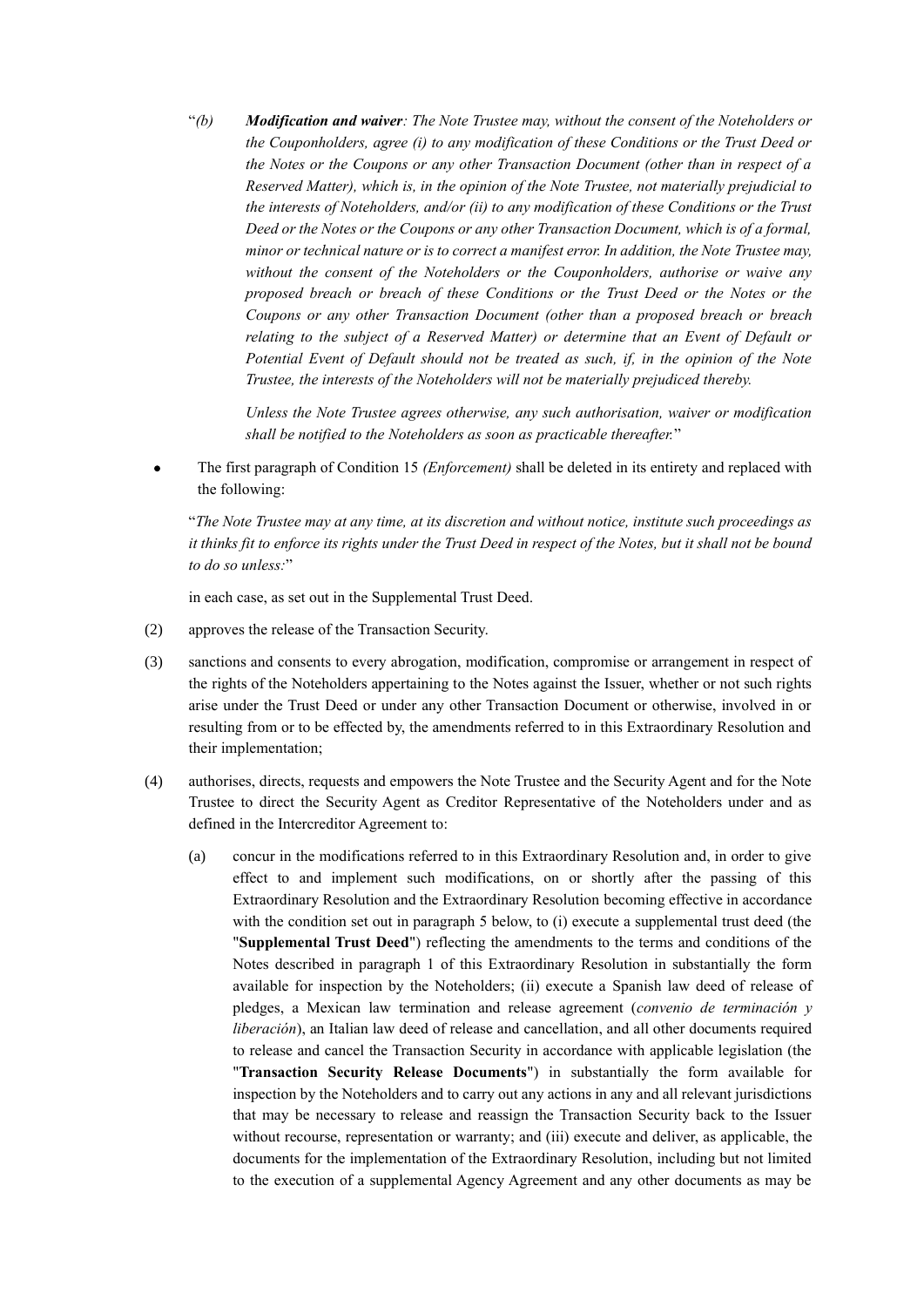required to terminate and cancel the Account Bank Agreement in substantially the form available for inspection by the Noteholders (the "**Ancillary Documents**").

- (b) unwind the trusts set out in the Intercreditor Agreement and notwithstanding any term to the contrary in any Transaction Document the Noteholders agree that upon all amounts owing to the Security Agent being paid in full, the Intercreditor Agreement will cease to have any further effect.
- (c) concur in, and execute and do all such other deeds, documents, instruments, acts and things as may be necessary, desirable or expedient to carry out and give effect to this Extraordinary Resolution and the implementation of the modifications referred to in this Extraordinary Resolution;
- (5) discharges and exonerates the Note Trustee and the Security Agent from all liability for which it may have become or may become responsible or liable under the Trust Deed, the Notes, the other Transaction Documents, the Transaction Security Release Documents or the Ancillary Documents in respect of any act or omission in connection with the Proposal, its implementation or this Extraordinary Resolution;
- <span id="page-6-0"></span>(6) expressly acknowledges that the effectiveness of this Extraordinary Resolution shall be in all respects conditional on the completion of the 2022 Notes Redemption Condition (as defined in the Consent Solicitation Memorandum), and that the implementation of this Extraordinary Resolution shall be subject to (i) the execution and delivery of the Supplemental Trust Deed following the completion of the 2022 Notes Redemption Condition; (ii) the execution of the Transaction Security Release Documents; (iii) the execution and delivery, as applicable, of the Ancillary Documents; and (iv) the Issuer not having previously terminated the Consent Solicitation in respect of the Notes in accordance with the provisions for such termination set out in the Consent Solicitation Memorandum;
- (7) ratifies, if applicable, the decision of the Note Trustee to (i) hold and attend the Meeting by remote means for those Noteholders who have indicated that they wished to attend and vote at the Meeting, and (ii) prescribe further regulations for attending and voting at the Meeting by remote means; and
- (8) acknowledges that the term "**Consent Solicitation in respect of the Notes**", as used in this Extraordinary Resolution, shall mean the invitation by the Issuer to all Noteholders to consent to the Proposal as described in the Consent Solicitation Memorandum and as the same may be amended in accordance with its terms.

Unless the context otherwise requires, capitalised terms used in this Extraordinary Resolution shall bear the meanings given to them in the Consent Solicitation Memorandum."

#### **CONSENT FEE**

The Issuer will pay to each Noteholder from whom a valid Solicitation Instruction (as defined below) in favour of the Extraordinary Resolution is received by the Tabulation Agent by the Final Voting Deadline of 4.00 p.m. (CET) on 1 March 2022. (the "**Final Voting Deadline**"), an amount equal to 0.20% of the principal amount of the Notes (the "**Consent Fee**"), subject to (i) such Solicitation Instruction not being revoked (in the limited circumstances in which such revocation is permitted), (ii) the Extraordinary Resolution being duly passed and (iii) the Issuer not having previously terminated the Consent Solicitation in accordance with the provisions for such termination set out in the Consent Solicitation Memorandum, all as more fully described in the Consent Solicitation Memorandum. Only Noteholders who deliver, or arrange to have delivered on their behalf, valid Solicitation Instructions in favour of the Extraordinary Resolution by the Final Voting Deadline, (which are not subsequently revoked, in the limited circumstances in which such revocation is permitted) will be eligible to receive the Consent Fee.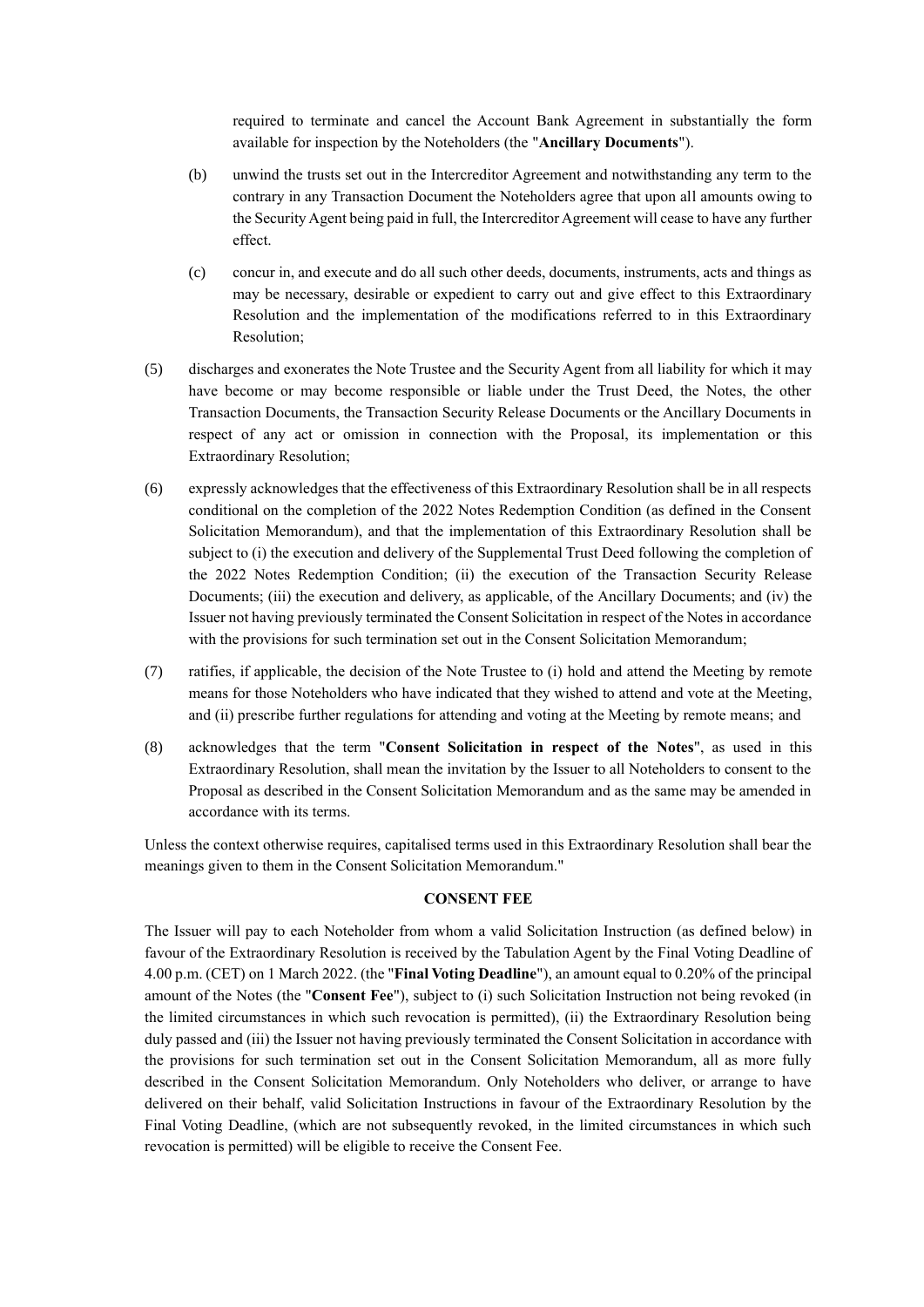It is a term of the Consent Solicitation that Solicitation Instructions in favour of the Extraordinary Resolution shall be irrevocable (save in certain limited circumstances described in the Consent Solicitation Memorandum).

Noteholders who have not delivered or arranged for the delivery of a Solicitation Instruction in favour of the Extraordinary Resolution as provided above but who wish to attend and vote at the Meeting in person or to make other arrangements to be represented or to vote at such Meeting may do so in accordance with the voting and quorum procedures set out in this Notice and the provisions for meetings of Noteholders set out in the Third Schedule to the Trust Deed. However, such Noteholders will not be eligible to receive any Consent Fee. Only Noteholders who deliver, or arrange to have delivered on their behalf, valid Solicitation Instructions in favour of the Extraordinary Resolution which are received by the Tabulation Agent by the Final Voting Deadline will be eligible to receive the Consent Fee.

### **GENERAL**

Copies of (i) the Consent Solicitation Memorandum (ii) the current drafts of the Supplemental Trust Deed and the supplemental Agency Agreement and (iii) the Trust Deed and the Agency Agreement are available in electronic and hard copy formats on request from the Tabulation Agent, the details for which are set out below. A Noteholder will be required to produce evidence satisfactory to the Tabulation Agent as to his or her status as a Noteholder before being sent a copy of the Consent Solicitation Memorandum, the draft Supplemental Trust Deed, the draft supplemental Agency Agreement or the Trust Deed.

Copies of (i) the Consent Solicitation Memorandum (ii) the current drafts of the Supplemental Trust Deed and the supplemental Agency Agreement (iii) the Trust Deed and the Agency Agreement, and (iv) the current drafts of the Ancillary Documents and the Transaction Security Release Documents are also available for inspection by Noteholders (a) in advance of the Meeting, at the specified offices of the Principal Paying Agent during normal business hours on any week day (Saturdays, Sundays and public holidays excepted) up to and including the date of the Meeting and (b) at the Meeting and at Calle Federico Salmón, 13, 28016 Madrid, Spain for 15 minutes before the Meeting. Any revised version of the draft Supplemental Trust Deed and/or the draft supplemental Agency Agreement and/or the draft Transaction Security Release Documents and/or the draft Ancillary Documents (as applicable) made available as described above and marked to indicate changes to the relevant draft made available at an earlier day will supersede the previous draft of the Supplemental Trust Deed and/or the previous draft of the supplemental Agency Agreement and/or the previous drafts of the Transaction Security Release Documents and/or the previous drafts of the Ancillary Documents (as applicable) and Noteholders will be deemed to have notice of any such changes. Noteholders will be informed of material changes by (i) publication through the website of Euronext Dublin and (ii) the delivery of notices to the Clearing Systems for communication to Direct Participants.

**The attention of Noteholders is particularly drawn to the procedures for voting, quorum and other requirements for the passing of the Extraordinary Resolution at the Meeting or any meeting held following any adjournment of such Meeting, which are set out in paragraph 3 of "Voting and Quorum" below. Having regard to such requirements, Noteholders are strongly urged either to attend the Meeting or to take steps to be represented at such Meeting (including by way of submitting Solicitation Instructions in favour of the Extraordinary Resolution) as soon as possible.**

### **NOTE TRUSTEE**

**Neither the Note Trustee nor any of its directors, officers, employees or affiliates has been involved in the formulation of the Proposal, the Extraordinary Resolution and the Note Trustee expresses no opinion and makes no representation as to the merits of the Proposal, the Extraordinary Resolution, the Consent Solicitation or on whether Noteholders would be acting in their best interests in participating in the Consent Solicitation or otherwise voting in respect of the Proposal, and nothing in this Notice should be construed as a recommendation to Noteholders from the Note Trustee to vote in**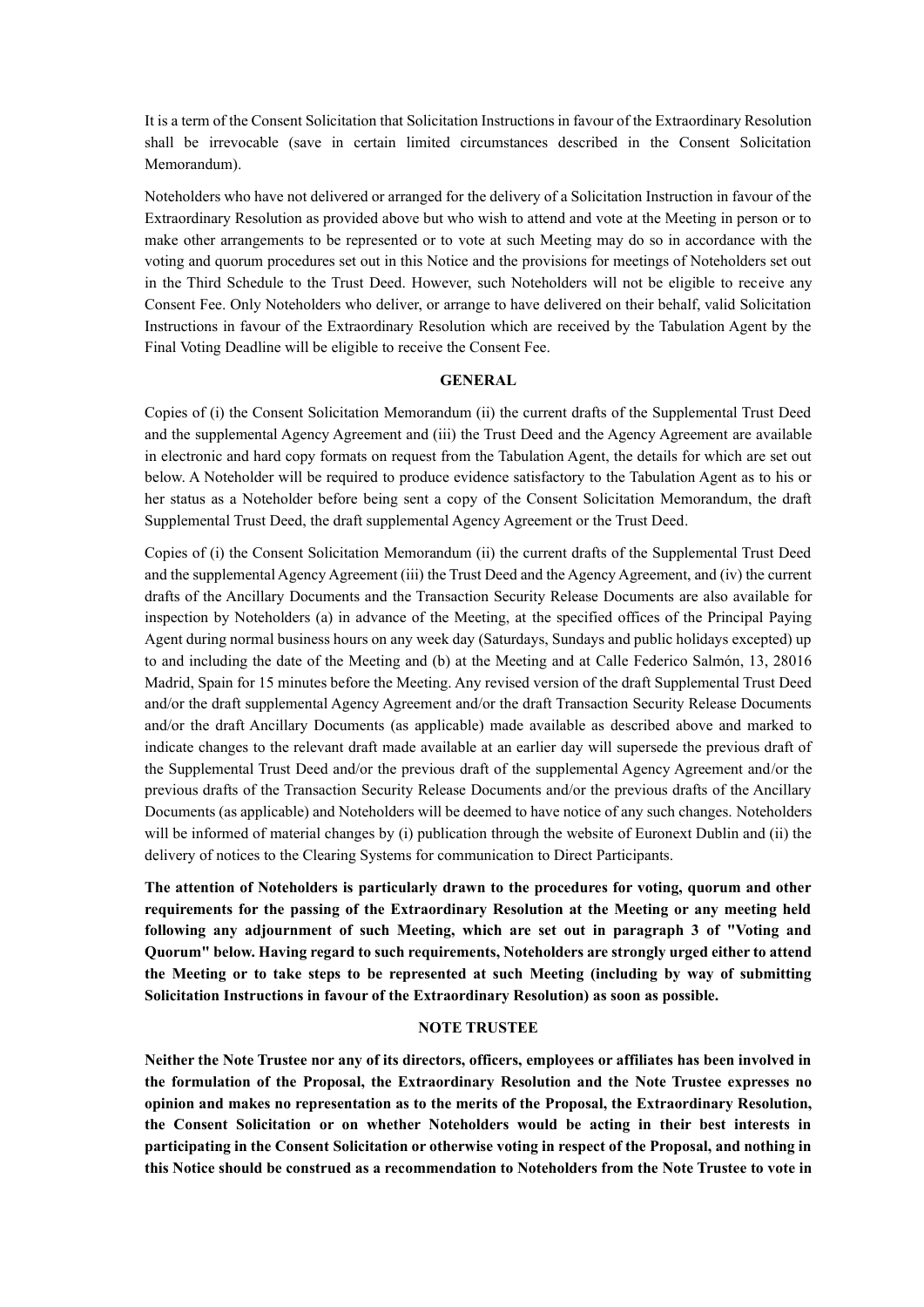**favour of, or against, the Extraordinary Resolution or to participate in the Consent Solicitation or otherwise vote in respect of the Proposal. Noteholders should take their own independent financial and legal advice on the merits and on the consequences of voting in favour of, or against, an Extraordinary Resolution, including as to any tax consequences. The Note Trustee has not reviewed, nor will it be reviewing, any documents relating to the Consent Solicitation and/or the Proposal, except this Notice and the Supplemental Trust Deed. Neither the Note Trustee nor any of its directors, officers, employees or affiliates has verified, or assumes any responsibility for the accuracy or completeness of, any of the information concerning the Consent Solicitation, the Proposal, the Issuer or the factual statements contained in, or the effect or effectiveness of, the Consent Solicitation Memorandum, this Notice or any other documents referred to in the Consent Solicitation Memorandum or this Notice or assumes any responsibility for any failure by the Issuer to disclose events that may have occurred and may affect the significance or accuracy of such information or the terms of any amendment (if any) to the Consent Solicitation. On the basis of the information set out in the Consent Solicitation Memorandum and this Notice, the Note Trustee has, however, authorised it to be stated that the Note Trustee has no objection to the Extraordinary Resolution being put to Noteholders for their consideration.**

#### **VOTING AND QUORUM**

*Noteholders who have submitted and not revoked (in the limited circumstances in which revocation is permitted) a valid Solicitation Instruction in respect of the Extraordinary Resolution, by which they will have given instructions for the appointment of one or more representatives of the Tabulation Agent by the Principal Paying Agent as their proxy to vote in respect of the Extraordinary Resolution at the Meeting (or any adjourned such Meeting), need take no further action to be represented at the Meeting (or any adjourned such Meeting).*

Noteholders who have not submitted or have submitted and subsequently revoked (in the limited circumstances in which such revocation is permitted) a Solicitation Instruction in respect of the Extraordinary Resolution should take note of the provisions set out below detailing how such Noteholders can attend or take steps to be represented at the Meeting (references to which, for the purpose of such provisions, include, unless the context otherwise requires, any adjourned such Meeting).

- (1) Subject as set out below, the provisions governing the convening and holding of the Meeting are set out in the Third Schedule to the Trust Deed, copies of which are available from the date of this Notice to the conclusion of the Meeting (or any adjourned such Meeting) as referred to above. For the purposes of the Meetings, a "**Noteholder**" means a Direct Participant (as defined below).
- (2) All of the Notes are represented by a global note held by a common safekeeper for Euroclear Bank SA/NV ("**Euroclear**") and Clearstream Banking S.A. ("**Clearstream, Luxembourg**"). For the purposes of this paragraph 2, a "**Direct Participant**" means each person who is for the time being shown in the records of Clearstream, Luxembourg and/or Euroclear as the holder of a particular principal amount of the relevant Notes (except for either Clearing System in its capacity as an accountholder of the other Clearing System).

A Direct Participant or beneficial owner of Notes wishing to attend the Meeting in person must produce at such Meeting a valid voting certificate or certificates issued by a Paying Agent relating to the Notes in respect of which it wishes to vote.

A Direct Participant or beneficial owner of Notes not wishing to attend and vote at the Meeting in person may either deliver its valid voting certificate(s) to the person whom it wishes to attend on its behalf or the Direct Participant may (or the beneficial owner of such Notes may arrange for the relevant Direct Participant on its behalf to) give a voting instruction (by giving voting and blocking instructions to Euroclear or Clearstream, Luxembourg (a "**Solicitation Instruction**", as defined and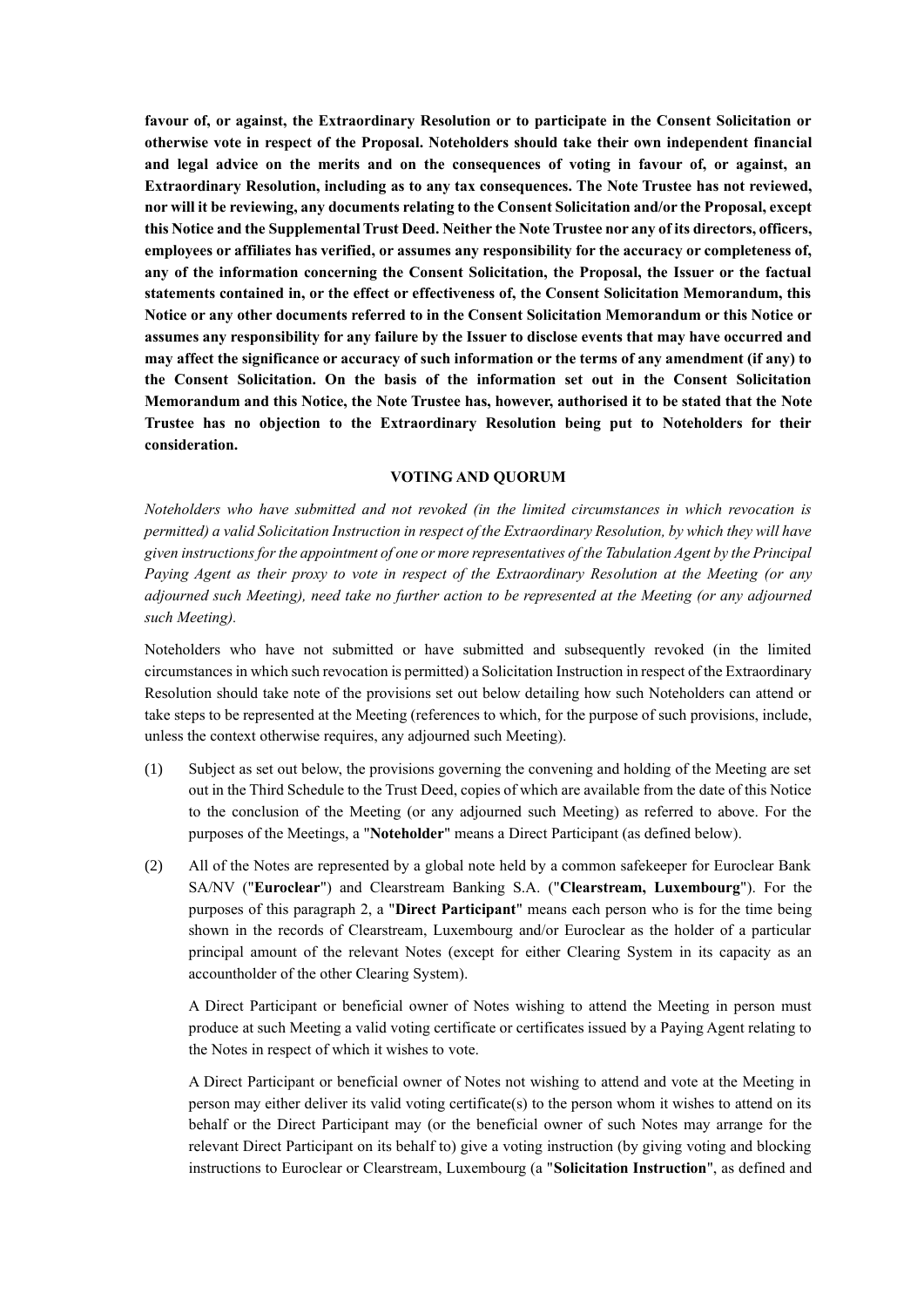more fully described in the Consent Solicitation Memorandum)) instructing a Paying Agent to appoint a proxy to attend and vote at the Meeting in accordance with that Direct Participant's instructions.

A Direct Participant must request the relevant clearing system to block the relevant Notes in its account and to hold the same to the order or under the control of the relevant Paying Agent not later than 48 hours before the time appointed for holding the Meeting in order to obtain voting certificates or give voting instructions in respect of such Meeting. In the case of Solicitation Instructions such blocking instructions are part of the electronic instructions that must be given. Notes so blocked will not be released until the earlier of:

- (i) the conclusion of the relevant Meeting (or, if applicable, any adjourned such Meeting); and
- (ii)
- (A) in respect of voting certificate(s), the surrender to a Paying Agent of such voting certificate(s) and notification by the relevant Paying Agent to the relevant clearing system of such surrender or the compliance in such any other manner with the rules of the relevant clearing system relating to such surrender; or
- (B) in respect of Solicitation Instructions, not less than 48 hours before the time for which the Meeting (or, if applicable, any adjourned such Meeting) is convened, the notification in writing of any revocation of a Direct Participant's previous instructions to the relevant Paying Agent and the same then being notified in writing by the relevant Paying Agent to the Issuer at least 24 hours before the time appointed for holding the Meeting and such Notes ceasing in accordance with the procedures of the relevant clearing system and with the agreement of the relevant Paying Agent to be held to its order or under its control.

For the purposes of this Notice:

"**24 hours**" means a period of 24 hours including all or part of a day (disregarding for this purpose the day upon which such Meeting is to be held) upon which banks are open for business in both the place where the relevant Meeting is to be held and in each of the places where the Paying Agents (as defined in the Consent Solicitation Memorandum) have their specified offices and such period shall be extended by one period or, to the extent necessary, more periods of 24 hours until there is included as aforesaid all or part of a day upon which banks are open for business as aforesaid; and

"**48 hours**" means two consecutive periods of 24 hours.

It is a term of the Consent Solicitation that Solicitation Instructions in favour of the Extraordinary Resolution shall be irrevocable (including for any adjourned Meeting) save in certain limited circumstances as provided in the Consent Solicitation Memorandum.

Noteholders should note that Solicitation Instructions or voting instructions otherwise given (unless validly revoked) shall remain valid for any adjourned Meeting. Noteholders should note further that the Consent Fee, is payable only to those Noteholders who have delivered valid Solicitation Instructions in favour of the Extraordinary Resolution in accordance with the terms of the Consent Solicitation which have been received by the Tabulation Agent by the Final Voting Deadline (which are not subsequently revoked, in the limited circumstances in which such revocation is permitted) and only if the Extraordinary Resolution is duly passed.

(3) The quorum required for the Meeting is two or more persons present holding Notes or voting certificates or being proxies and holding or representing more than half of the aggregate principal amount of the outstanding Notes. If a quorum is not present within fifteen minutes from the time appointed for the Meeting, such Meeting will be adjourned for a period being not less than 14 days